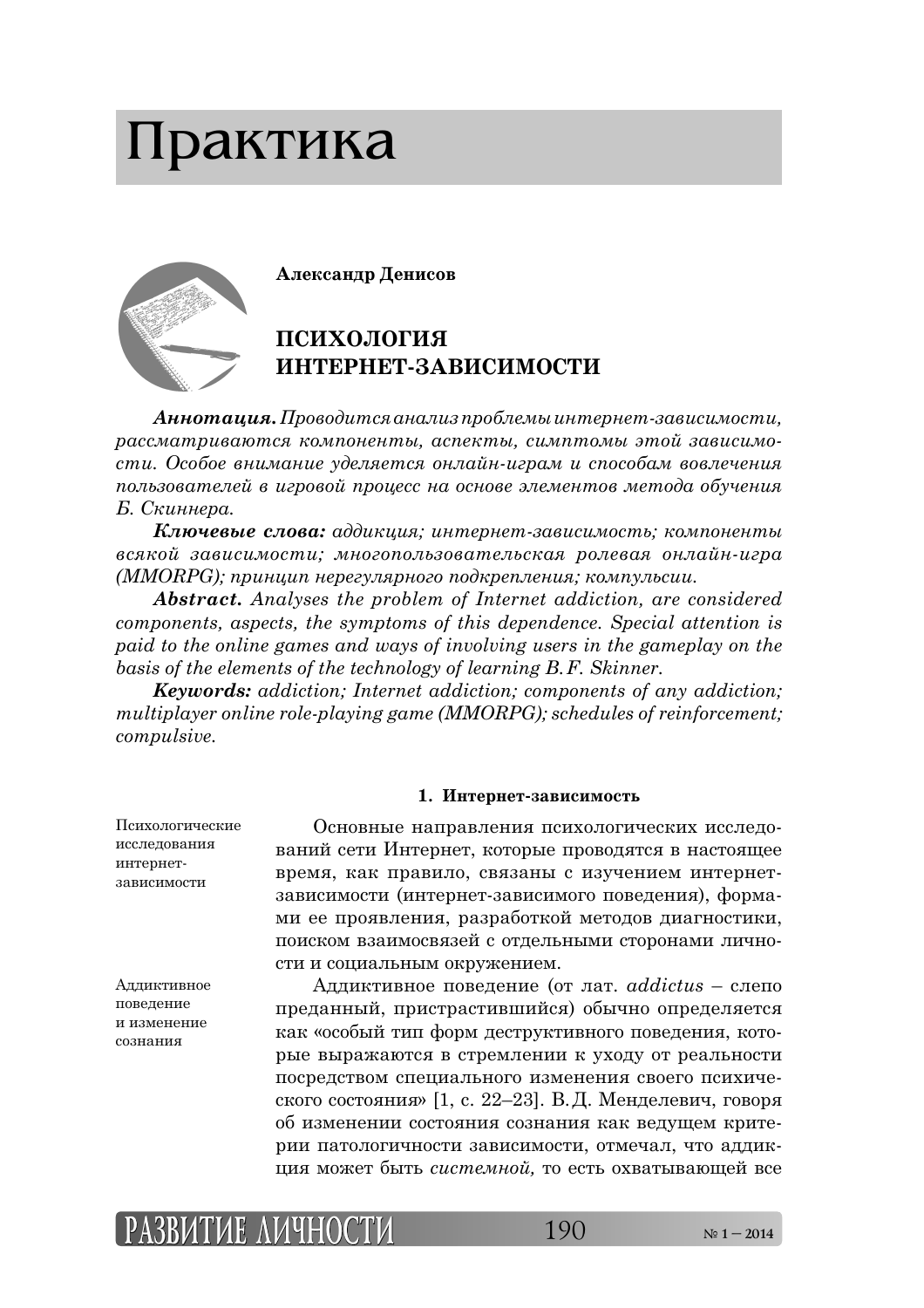отношения (или их большинство) личности с окружением (наркомания, алкоголизм, никотинизм, гемблинг, фанатизм), и элементарной, ограничивающейся узким кругом действий и поведенческих актов. В качестве личностных факторов формирования зависимости он выделял инфантильность, внушаемость и подражательность, прогностическую некомпетентность, ригидность и упрямство, наивность, простодушие и чувственную непосредственность, любопытство и высокую поисковую активность, максимализм, эгоцентризм, яркость воображения, впечатлений и фантазий, нетерпеливость, склонность к риску и «вкус опасности», страх быть покинутым  $[2, c. 5, 9]$ .

Интернет-зависимость – навязчивое желание подключиться к Интернету и неспособность вовремя отключиться от него.

Понятие «интернет-зависимость» (Internet addiction disorder, IAD) было предложено И. Голдбергом в 1995 г., эмпирическое исследование этого феномена было начато К. Янг на год раньше  $[3]$ .

Один из наиболее цитируемых в мире авторов в области психологии зависимостей, специалист по психологическому изучению игроков в азартные игры, директор International Gaming Research Unit, Psychology Division, Nottingham Trent University, английский исследователь М. Гриффитс рассматривал интернет-зависимость как один из видов технологических зависимостей, объединяющих нехимические (поведенческие) зависимости, включающие избыточное взаимодействие между человеком и машиной. Среди подобных зависимостей различаются пассивные (например, просмотр телепрограмм) и активные (видеоигры). Как правило, и в случае активных, и в случае пассивных зависимостей можно предполагать наличие индуцирующих и подкрепляющих элементов, способствующих развитию аддиктивных тенденций [4].

Технологические зависимости могут рассматриваться как разновидность поведенческих зависимостей: они включают такие ключевые компоненты всякой зависимости, как «сверхценность» (salience), модификация настроения (mood modification), увеличение толерантности (tolerance), симптомы отмены (withdrawal), конфликт с окружающими и с самим собой (conflict) и реци-ȒȖȐ (relapse).

Интернет как питательная среда для поддержания других зависимостей

Компоненты интернет-ЗЯВИСИМОСТИ

> Следует отметить, что единого взгляда на явление интернет-зависимости до сих пор не существует. Более того, ряд авторов указывают, что непосредственно интернет-зависимости нет вовсе. В частности, М. Гриф-

Интернетзависимость

**РАЗВИТИЕ АЗВИТИЕ ЛИЧНОСТИ ИЧНОСТИ**191 **№ 1 – 2014**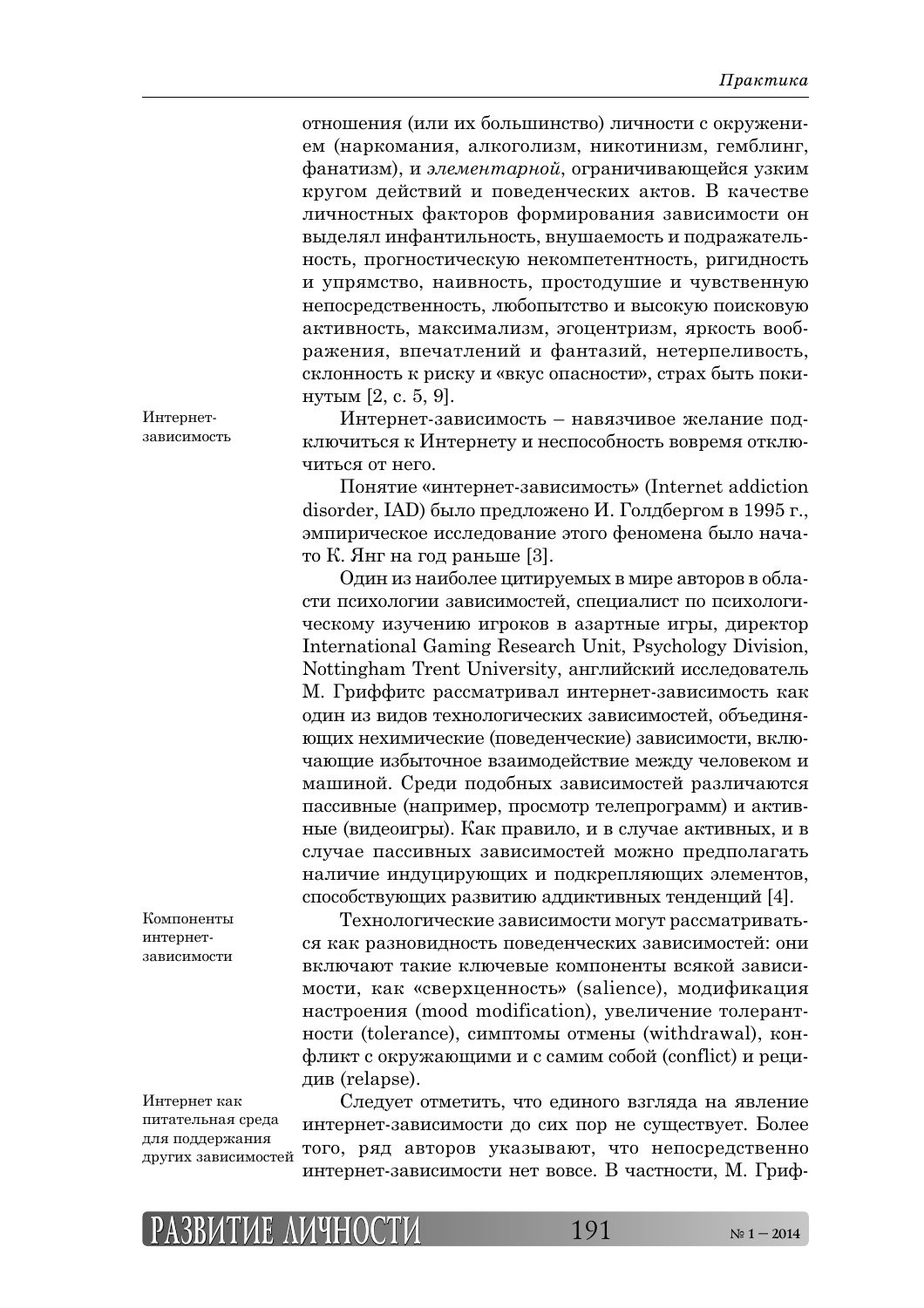фитс писал: «…я утверждаю, что большая часть тех, кто избыточно применяет Интернет, не являются зависимыми непосредственно от Интернета, для них Интернет – это своего рода питательная среда для поддержания других зависимостей... Я полагаю, что следует проводить различие между зависимостью непосредственно от Интернета и зависимостями, связанными с применениями Интернета» [5, р. 192]. Кроме этого, возникает ряд вопросов, связанных с разграничением понятий «навязчивость» (обсессивнокомпульсивные реакции) и «зависимость».

В некоторых странах интернет-аддикция признана серьезной проблемой

В DSM-5 ввели категорию «Расстройство, связанное с интернет-играми»

Аспекты интернетзависимости

Тем не менее в настоящее время в некоторых странах интернет-аддикция уже признана серьезной проблемой и принимаются меры по ее решению. В частности, в 2005 году в Китае была создана первая клиника по лечению больных виртуальной зависимостью, где взрослые проходят курс терапии продолжительностью 10–15 дней, включающий ранний подъем, занятия спортом, антидепрессанты, иглотерапию и разряды электрошока [6]. В Китае существуют специальные лагеря казарменного типа для подростков моложе 18 лет, куда их привозят родители на срок до полугода. Все это время зависимые от Интернета подростки находятся на территории центров, изучают стройподготовку и так же, как и взрослые, лечатся разрядами электричества [7]. В Финляндии зависимым от Интернета предоставляют отсрочку от призыва в армию.

В свете результатов большого количества исследований Американская психиатрическая ассоциация (APA) включила в пятое издание Руководства по диагностике и статистике психических расстройств (DSM-5,  $2013$ ) категорию "Internet Gaming Disorder".  $21-22$  марта 2014 года в Милане прошел первый интернет-конгресс по зависимости от Интернета (Internet Congress on Internet Addiction Disorders) [8].

Рассматривая интернет-зависимость, А. Е. Войскунский перечислил ряд аспектов этого явления:

• зависимость от компьютера (обсессивное пристрастие к работе с компьютером – играм, программированию или другим видам деятельности);

• «информационная перегрузка» (интернетсерфинг, компульсивная навигация по Сети);

• компульсивное применение Интернета (патологическая привязанность к азартным онлайн-играм, онлайновым аукционам или покупкам в интернет-магазинах);

• зависимость от «киберотношений» (от социальных применений Интернета, активное участие в жизни социальной сети);

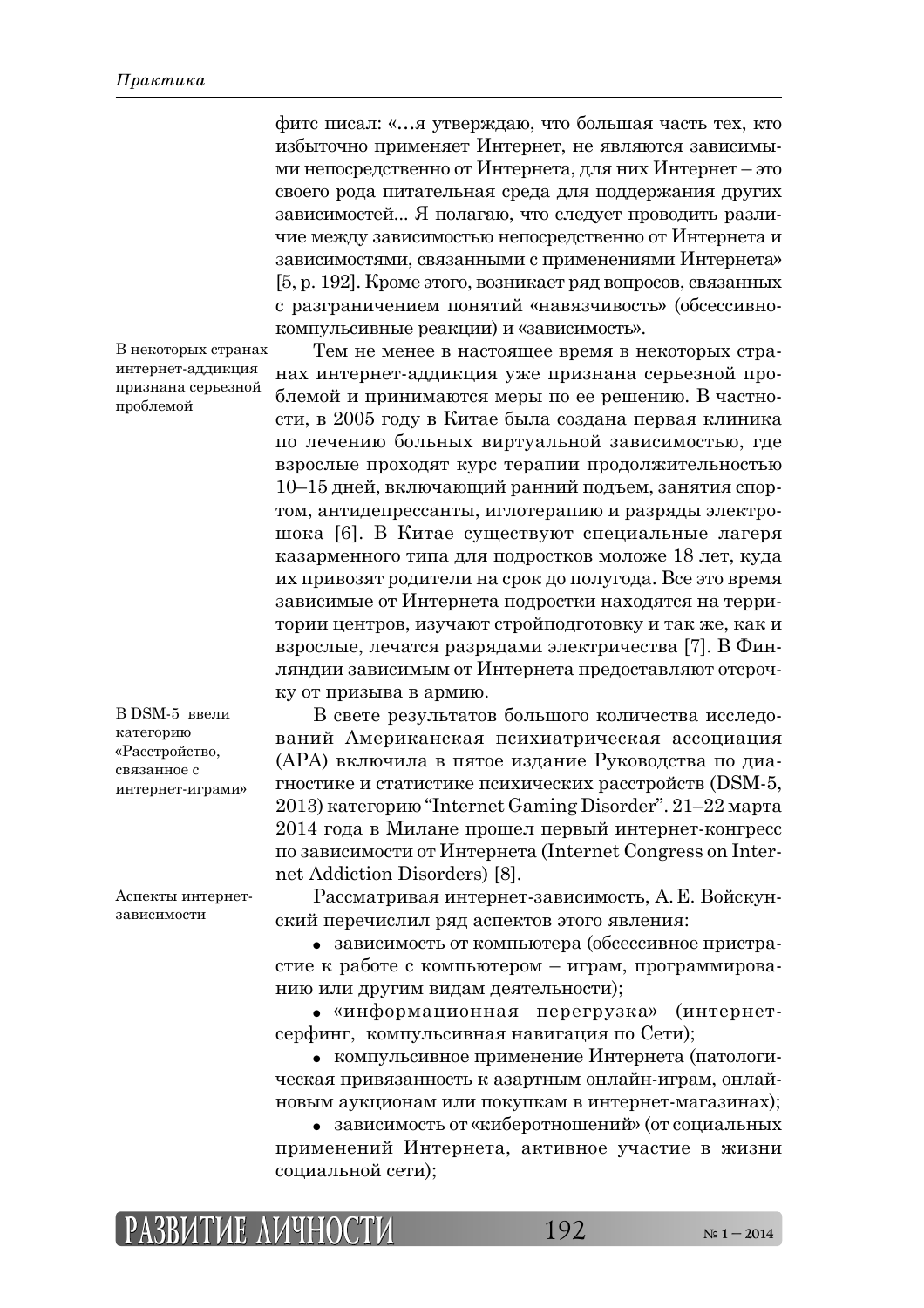|                                   | • зависимость от «киберсекса» (от порнографиче-       |
|-----------------------------------|-------------------------------------------------------|
|                                   | ских сайтов в Интернете, обсуждения сексуальной тема- |
|                                   | тики в чатах или специальных видеоконференциях        |
|                                   | «для взрослых») [9, с. 114].                          |
| Симптомы интернет-                | Согласно американскому исследователю интернет-        |
| зависимости                       | зависимости М. Орзак, наиболее общими психологиче-    |
|                                   | скими и физическими симптомами, характерными для      |
|                                   |                                                       |
| Психологические                   | интернет-зависимости, являются:                       |
| симптомы интернет-<br>зависимости | Психологические симптомы:                             |
|                                   | хорошее самочувствие или эйфория за компьютером;      |
|                                   | • Невозможность остановиться;                         |
|                                   | • увеличение количества времени, проводимого за       |
|                                   | компьютером;                                          |
|                                   | • пренебрежение семьей и друзьями;                    |
|                                   | • ощущения пустоты, депрессии, раздражения не         |
|                                   | за компьютером;                                       |
|                                   | • ложь работодателям или членам семьи о своей         |
|                                   | деятельности;                                         |
|                                   | • проблемы с работой или учебой.                      |
| Физические                        | Физические симптомы:                                  |
| симптомы интернет-<br>зависимости | • синдром карпального канала (туннельное пора-        |
|                                   | жение нервных стволов руки, связанное с длительным    |
|                                   | перенапряжением мышц);                                |
|                                   |                                                       |
|                                   | • сухость в глазах;                                   |
|                                   | • головные боли по типу мигрени;                      |
|                                   | • боли в спине;                                       |
|                                   | • нерегулярное питание, пропуск приемов пищи;         |
|                                   | • пренебрежение личной гигиеной;                      |
|                                   | расстройства сна, изменение режима сна [10].          |
| Предвестники                      | Предвестники интернет-зависимости:                    |
| интернет-                         | • навязчивое стремление постоянно проверять           |
| зависимости                       | электронную почту;                                    |
|                                   | • предвкушение следующего сеанса онлайн;              |
|                                   | • увеличение времени, проводимого онлайн;             |
|                                   | • увеличение количества денег, расходуемых на         |
|                                   | Интернет [3].                                         |
| Признаки интернет-                | Признаки наступившей интернет-аддикции:               |
| аддикции                          | всепоглощенность Интернетом;<br>$\bullet$             |
|                                   | • потребность проводить в Сети все больше и боль-     |
|                                   |                                                       |
|                                   | ше времени;                                           |
|                                   | • повторные нерезультативные попытки умень-           |
|                                   | шить использование Интернета;                         |
|                                   |                                                       |
|                                   | • при прекращении пользования Интернетом -            |
|                                   | возникновение симптомов отмены;                       |
|                                   | • проблемы контроля времени;                          |
|                                   | • проблемы с окружением (семья, школа, работа,        |
|                                   | друзья);                                              |

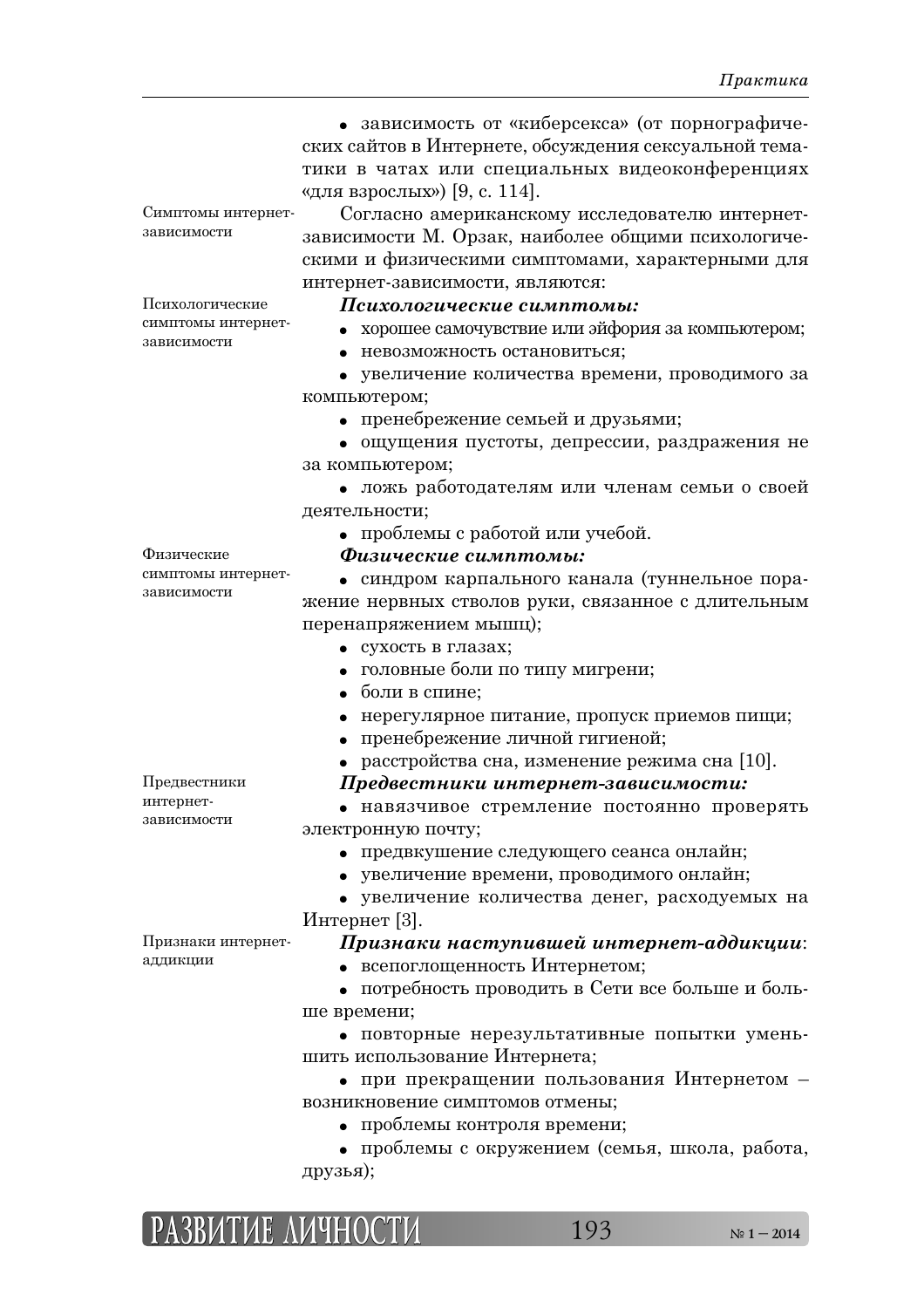• ложь по поводу времени, проведенном в Сети;

• изменение настроения посредством использования Интернета.

Как отмечала К. Янг, формированию интернет-зависимости способствуют такие характеристики киберпространства, как анонимность, удобство использования, избегание [11, р. 2].

## **2. Онлайн-игры**

Одной из наиболее активно развивающихся форм взаимодействия в Интернете являются онлайн-игры. Именно они, на наш взгляд, представляют особый интерес для исследователя, поскольку данная форма деятельности предполагает широкие возможности игрока в реализации самых разных потребностей.

 $Q$ *нлайн-игра* – компьютерная игра, использующая постоянное соединение с Интернетом [12]. Как правило, онлайн-игры подразделяются на браузерные, казуальные и клиентские.

#### Виды онлайн-игр

*Браузерные игры* представляют собой категорию онлайн-игр, в которых веб-браузер выступает либо в роли операционной оболочки для игр, позволяя играть без установки на компьютере дополнительного  $\Pi$ О, либо служит контейнером для дополнительной виртуальной машины, которая непосредственно выполняет код игры. Браузерные игры пользуются популярностью у разработчиков азартных коммерческих игр, в частности интернет-казино, что обусловлено отсутствием процесса установки игры на компьютер [13]. В последнее время с развитием веб-графических технологий, таких как флэш и Java, браузерные онлайн-игры стали сложнее. Как правило, сейчас они обозначаются как флэш-игры и могут предполагать участие миллионов пользователей. В частности, на основе браузера работает популярная среди молодежи за рубежом Neopets.

*Kaзуальные игры* (от лат. *casualis – случайный*) – простые по структуре и короткие игры, обычно заканчивающиеся в рамках одного сеанса нахождения в Интернете (например, пазлы, головоломки, пасьянсы).

*Клиентские игры* – игры, использующие программы-клиенты, написанные специально для этой игры или группы сходных игр. К этой категории онлайн-игр обычно относят MMORPG.

*MMORPG* (англ. *massively multiplayer online roleplaying game* – массовая многопользовательская ролевая онлайн-игра) – компьютерная игра, в которой жанр ролевых игр совмещается с жанром массовых онлайн-

Массовые многопользовательские ролевые онлайнигры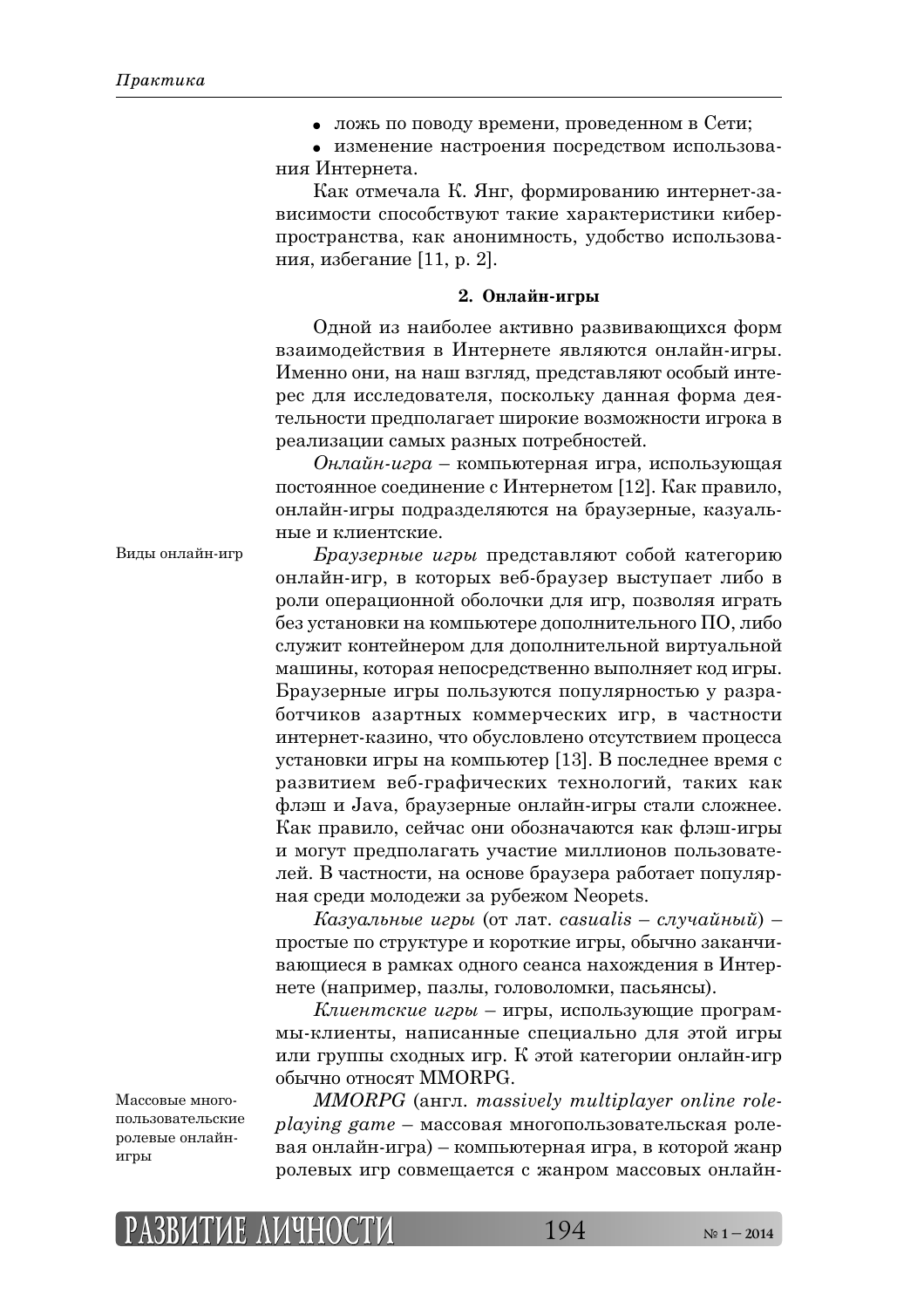игр и предполагает взаимодействие большого количества игроков в виртуальном мире. Именно данная категория онлайн-игр, на наш взгляд, заслуживает особого внимания исследователей.

Число пользователей онлайн-игр в России и мире неуклонно растет. Согласно результатам исследования «Российский рынок онлайн-игр, 2010–2016», проведенțȜȚȡ ȘȜȚȝȎțȖȓȗ J'son & Partners Consulting, Ȑ 2016 ȑ. каждый третий житель России будет играть в онлайнигры различных типов, а аудитория онлайн-игр составит 56,46 млн человек [14]. При этом большинство игр на российском рынке будет условно-бесплатным. Предполагается, что в этот период 60% всей выручки онлайнигр в мире придется на MMORPG.

Одна из наиболее заметных тенденций, отмечаемых в данном исследовании, – это рост количества онлайн-игроков в социальных сетях, что, как ожидается, продолжится в дальнейшем. При этом обращает на себя внимание основной тренд, проявившийся с 2012 года – рост числа игроков (и мужчин, и женщин), ранее не игравших в онлайн-игры.

Большинство современных MMORPG предполагает две основные стратегии игры:

PvE – Игрок против Окружения (англ. *Player versus Environment*). Игра построена на отношениях «Игрок–Мир». Взаимодействуя с игровым окружением, игрок улучшает характеристики собственного персонажа и продвигается по сюжетной линии (если таковая существует). В MMORPG процесс PvE практически всегда является единственным способом развития («прокачки») персонажа.

PvP – Игрок против Игрока (англ. *Player versus Player*). Игра строится на отношениях «Игрок-Игрок», где главенствующую роль играет фактор коммуникации, противостояния и обмена игровыми предметами между игроками. Каждый конкретный игрок может в большей степени предпочитать PvP или PvE. Экипировка играющего, тактика и стратегия поведения в каждом из этих случаев сильно различаются.

На основе предпочитаемых стратегий игры геймеры в большинстве случаев объединяются в PvE- или PvP-кланы (гильдии). Как правило, PvP-кланы начинают бороться за территорию, ресурсы и т.д., что приводит к клановым войнам. Внутриклановая дифференциация статусов игроков, построенная по военному принципу (мастер, маршал, майор, капитан, дипломат и т.д.), в этом случае начинает играть бо́льшую роль, нежели в PvE-гильдиях.

Динамика аудитории рынка онлайн-игр в мире

Две основные игровые стратегии – PvE Ȗ PvP

Сообщества игроков: гильдии, кланы

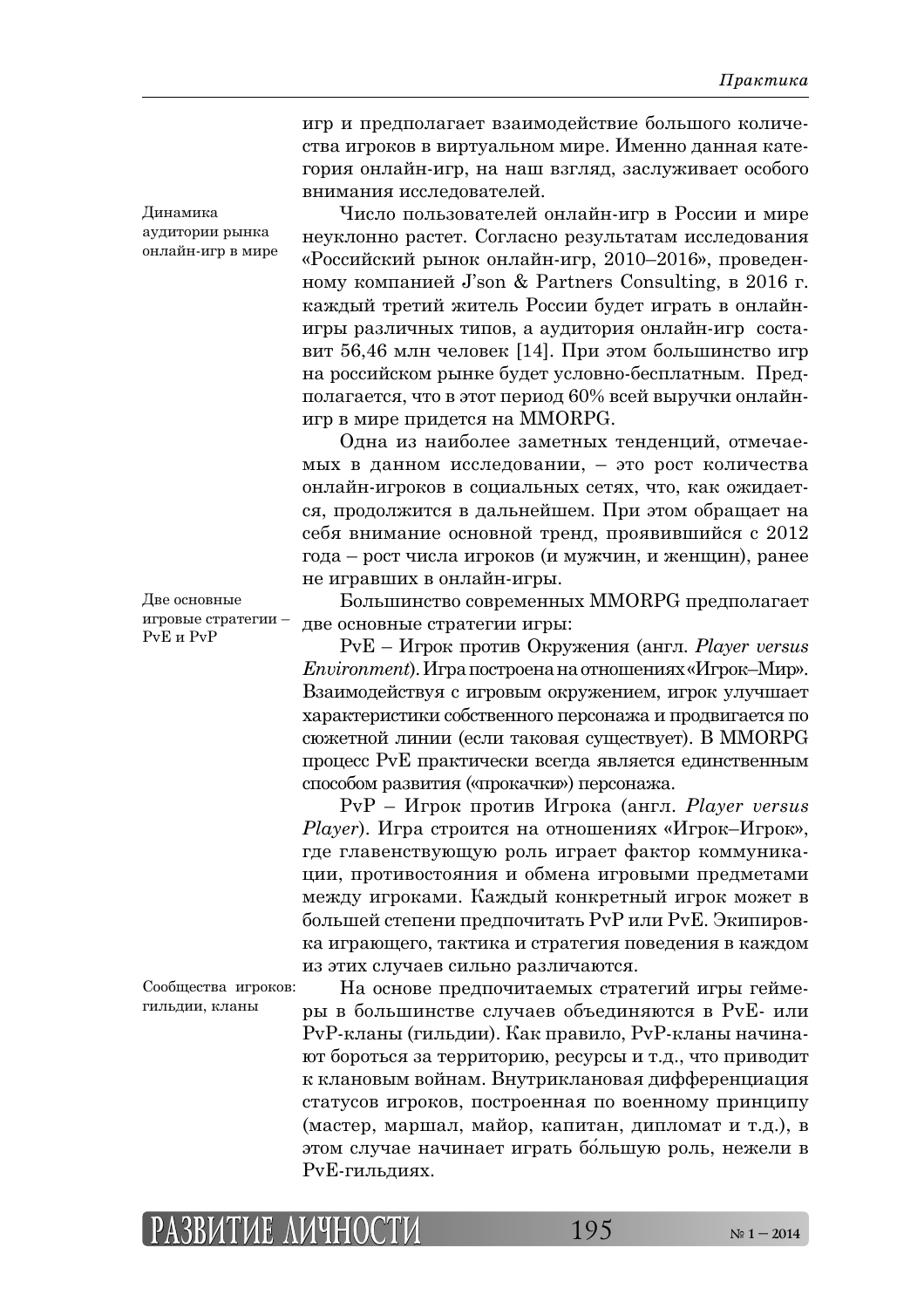Сложности проведения эмпирических исследований онлайн-игр

Несмотря на популярность онлайн-игр, этой сфере Интернета в психологии (особенно отечественной) уделяется незаслуженно мало внимания. Это во многом связано со сложностью организации и проведения эмпирического исследования. Пользователи игр проживают в разных населенных пунктах, часто в разных странах, что приводит к увеличению неоднородности выборки и усложнению контроля за ходом исследования (если оно проводится дистанционно). Кроме того, в последнем случае серьезной проблемой является достоверность предоставляемых испытуемыми данных.

Изучение онлайн-игр как в России, так и за рубежом в основном связано с исследованием формирования зависимости от них (internet gaming disorder). В частности, К. Брент, изучая игроков популярной MMORPG World of Warcraft (выборка составила 438 человек), выявил, что доля лиц, зависимых от игры, составляет примерно 44% от всех ее подписчиков [15].

Video game addiction – зависимость от видеоигр

Зависимость от видеоигр определяется как чрезмерное или навязчивое использование компьютерных игр или видеоигр, воспринимаемых как неотъемлемая часть обычной жизни [16]. Эта зависимость может проявляться в навязчивой потребности играть, социальной изоляции, колебаниях настроения, снижении воображения и гиперсосредоточенности на внутриигровых событиях и достижениях при игнорировании других событий жизни.

Периодически происходят случаи, когда длительная игра приводит к трагическим последствиям. Например, в 2011 году американская домохозяйка, увлекшись игрой в популярную онлайн-игру World of Warcraft, забыла про свою трехлетнюю дочку, которая умерла от недоедания и обезвоживания [17].

Д. Вонг, разработчик онлайн-игр, отмечал, что подход к созданию игр со временем значительно изменился. Раньше разработчики продавали игру, не думая о том, сколько времени игроки на нее потратят. «Основной задачей создателей игр было сделать игрушку, которая вам понравится, чтобы назавтра вы пришли к ним за следующей. Сейчас основная масса игр - это ММОигры (Massive Multiplayer Online Game, или многопользовательские онлайн-игры), которые должны заставлять игроков сидеть у компьютера, не отрываясь, как можно больше времени» [18]. Создавая игры, разработчики не столько придумывают новые сюжеты и квесты, сколько пытаются заставить игроков выполнять одни и те же действия снова и снова. В качестве примера можно привести «бесплатную» MMO Perfect World, где боль-

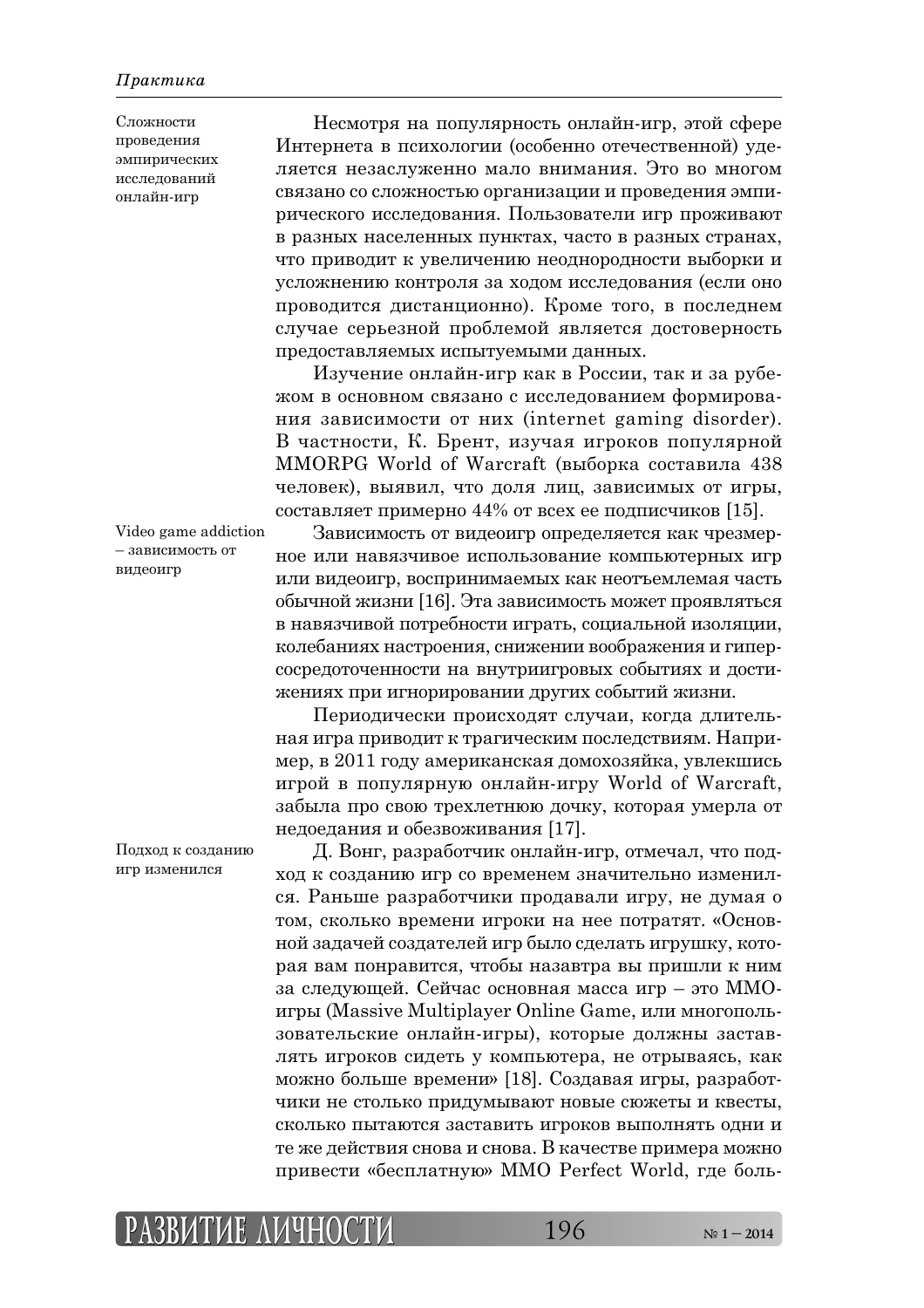шинство квестов связано с уничтожением определенного (с каждым уровнем все большего) количества «мобов» (игровых монстров). Кроме этого, существует система достаточно однообразных ежедневных заданий с привлекательными вознаграждениями.

Игровые ценности воспринимаются как реальные

Игровые ценности воспринимаются игроками как реальные, иногда даже более значимые. Именно по этой причине Верховный суд Южной Кореи постановил, что виртуальные товары должны оформляться законодательно со всеми теми же формальностями, что и реальные [19]. Игроки во многих ролевых онлайн-играх могут заработать в процессе игры реальные деньги, продавая виртуальные товары и «прокачанных» (развитых до высокого уровня) персонажей (что в большинстве ММОигр запрещается правилами), а также используя различные способы обмана других игроков. Индустрия виртуальных товаров в мире оценивается в пять миллиардов долларов [20].

Методы формирования зависимости от игры

Использование принципа лискретного подкрепления для вовлечения в онлайн-игру

Д. Вонг говорил о том, что создатели игр целенаправленно применяют методы формирования зависимости, используя систему контроля и управления поведением за счет определенных стимулов и системы вознаграждений, разработанную Б. Скиннером [16]. Другой разработчик и исследователь онлайн-игр, Ник Йи, научный сотрудник компании Ubisoft, занимающийся изучением поведения игроков, сравнивал одну из популярных онлайн-игр Everquest с виртуальным «ящиком Б. Скиннера» [21].

Для того чтобы игрок продолжал игру, отмечал Д. Вонг, используется принцип нерегулярного подкрепления (Variable Ratio Rewards) Б. Скиннера. В данном случае игрок получает возможность получить игровые ценности случайным образом с убитого монстра или другим способом, что позволяет проводить сравнение с «одноруким бандитом» (игровым автоматом). Ожидание богатых трофеев является для игрока сильным стимулом для продолжения игры. Как правило, шанс выпадения ценных вещей довольно невелик и игрок может находиться в состоянии перманентной фрустрации, для разрешения которой необходимо продолжать соответствующие действия.

В ряде игр для получения игровой ценности необходимо заплатить реальные деньги. Д. Вонг приводит пример корейской MMO ZT Online – в этой игре повсюду разбросаны закрытые сундуки, внутри которых могут находиться различные предметы. Чтобы открыть сундук, необходим ключ, который покупается за деньги.

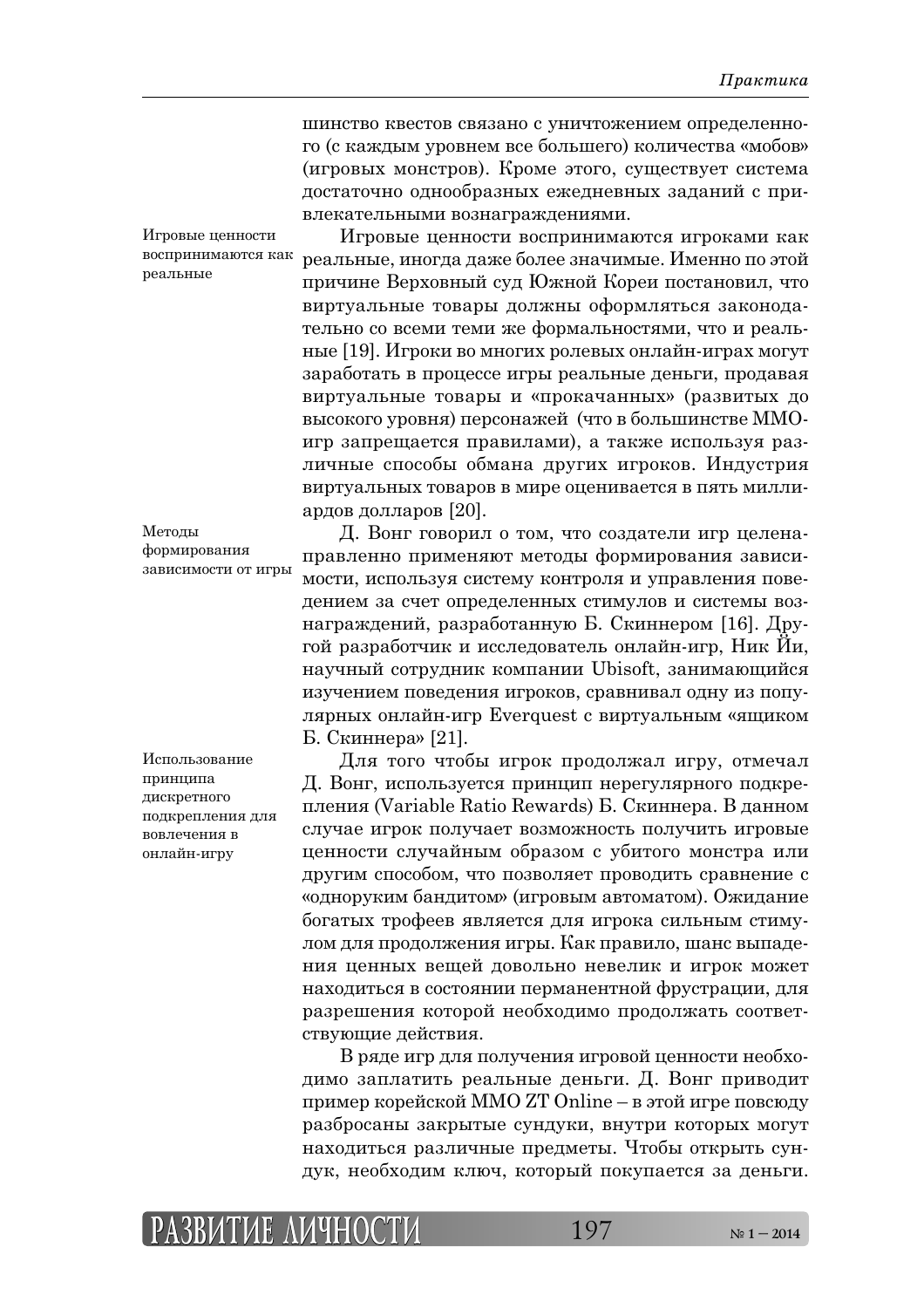Д. Вонг пишет, что этой игре позавидовали бы владельцы казино: игрок, который открыл больше всего сундуков за день, награждается специальным призом. «Таким образом, дополнительно к игровому элементу, тысячи игроков соревнуются друг с другом в том, кто из них более одержим открытием сундуков. Одна женщина рассказывала, как однажды провела весь вечер, открывая сундуки, – больше тысячи! – в надежде получить тот самый ежедневный приз. И не выиграла. Нашелся ктото, кто открыл еще больше» [18]. По похожему принципу работает и достаточно популярная в России китайская ȖȑȞȎ Perfect World.

Таким образом, можно говорить о том, что зависимость формируется искусственно на основе последовательно подкрепляемых реакций игрока. В качестве примера можно привести упоминавшуюся World of Warcraft: «Вы хотите получить броню "Tier 10". Она состоит из пяти частей. Для того чтобы собрать их все, вы должны достать более 400 "Эмблем холода" (Frost Emblems), которые можно получить по две штуки за раз, убивая некоторых врагов. После того как вам это удалось, нужно улучшить каждую из частей брони при помощи "Знаков посвящения покорителя" (Marks of Sanctification). А затем снова улучшить при помощи "Геройских знаков посвящения покорителя" (Heroic Marks of Sanctification). Чтобы сделать все это, вы должны повторять и повторять одинаковые действия в течение - нет, не часов дней» [18].

Н. Йи перечислил три основных фактора, способствующих вовлечению в MMORPG: *поощрение*, время и *личные привязанности* [22, p.10]. Факторы вовлечения

> Он отмечал, что в начале игры поощрение (вознаграждение) игрок получает часто – новый уровень можно получить в течение 5–10 минут. В процессе игры интервал между поощрениями экспоненциально увеличивается – пять часов на уровень, двадцать часов и т.д. Таким образом, игра включает игрока в различные циклы поощрений (новый уровень, способность, квест) так, что он всегда видит перед собой награду. Кроме этого, наличие многослойных и перекрывающихся целей в игре позволяет игрокам добиваться нескольких наград одновременно [22].

Роль личных привязанностей

в ролевую онлайн-

игру

Личные привязанности во многом определяются возможностями анонимной коммуникации в рамках онлайн-игры. В процессе игры формируется сеть знакомств, часто с высоким уровнем доверия и значимости. Как правило, это достигается в результате совместных

Формирование реакций на основе законов научения

**РАЗВИТИЕ АЗВИТИЕ ЛИЧНОСТИ ИЧНОСТИ**198 **№ 1 – 2014**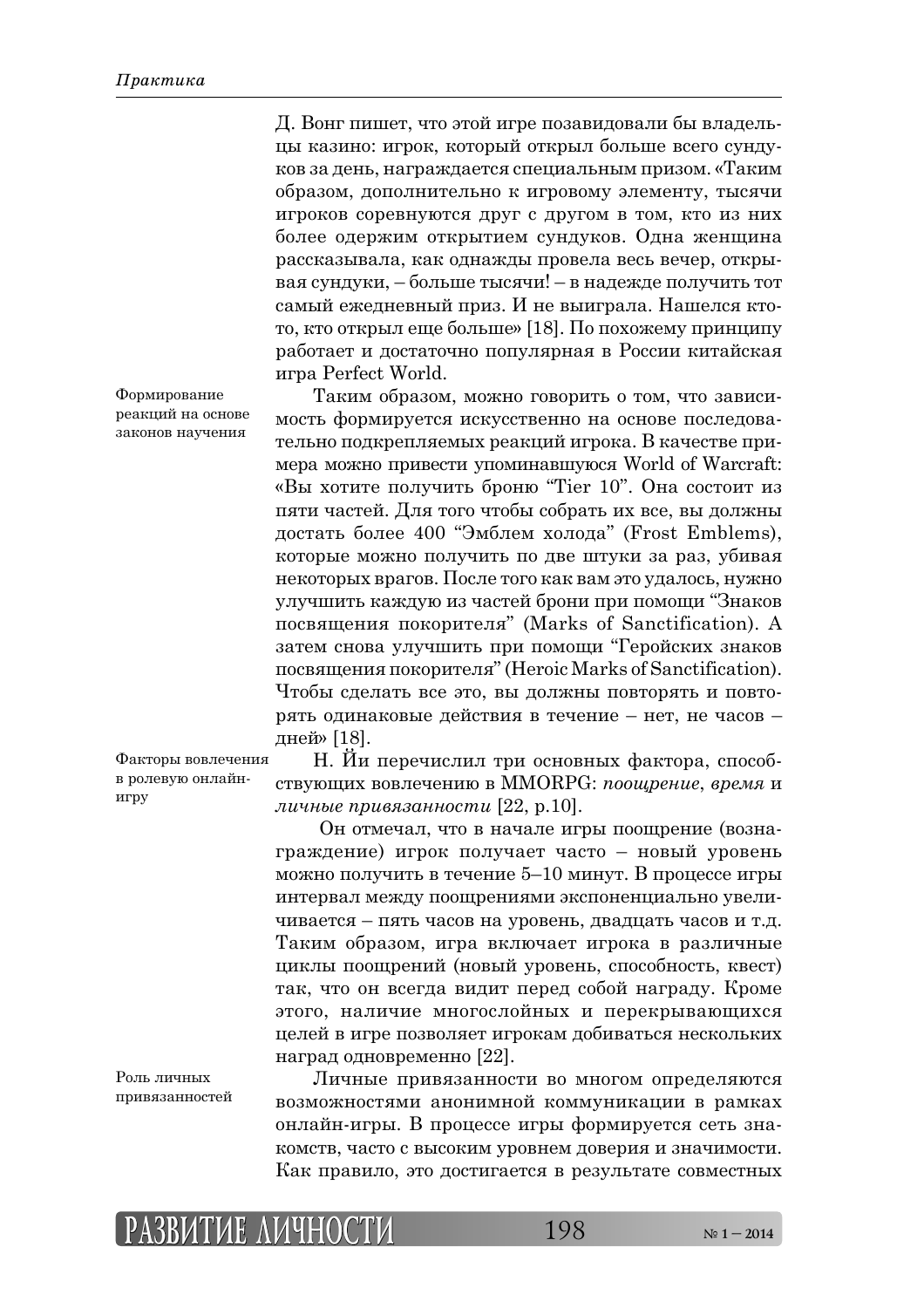действий в стрессовых внутриигровых ситуациях (прохождении сложных квестов, требующих взаимодействия двух или более человек). Н. Манн отмечал, что двумя основными элементами дружбы являются хорошее знакомство и взаимная забота, и MMORPG создают все условия для развития дружеских отношений [23]. В этом случае часто имеет место идеализация виртуальных друзей, что может способствовать усилению значимости игры в противовес реальности, в которой сложно получить такой уровень поддержки и кооперации.

Эмоциональные  $O$ тношения

Человек в условиях игры начинает говорить о таких своих проблемах, которые никогда не обсуждает даже с близкими людьми вне игры [24]. Н. Йи отмечал, что «эмоциональные инвестиции» в игру очень высоки именно в силу возможности поделиться своими эмоциями по поводу своих удач или поражений с другими игроками и получить при этом обратную связь в желаемой форме. При этом сеть знакомств заставляет игрока оставаться примерно на том же уровне, что и друзья, побуждая каждого члена такой сети к совместному игровому прогрессу. В условиях одного клана или гильдии такие обязательства ложатся на каждого игрока, иначе он может быть изгнан из данного сообщества.

Н. Йи отмечал значение захватывающего, фантастического характера виртуальной среды, побуждающего игрока чувствовать свою причастность к великому, торжественному, важному, свою исключительность.

Кроме указанных факторов, большую роль в формировании зависимости играет вовлечение игроков в длительные по времени миссии (как, например, в World of Warcraft), отказаться от которых в процессе прохождения он может, только потеряв при этом очки или достижения.

С другой стороны, может применяться и противоположный способ – в игре New Super Mario Bros. Wii все уровни сделаны очень короткими. Уровни сменяются настолько быстро, что игрок не замечает, как проходит всю игру целиком  $[18]$ .

Геймер (англ. *gamer* – игрок) может возвращаться к игре, опасаясь потерять накопленные достижения. Д. Вонг называет этот прием «Играй или проиграешь»: «Почему ваша мама как одержимая выращивает капусту в Farmville? Потому что, если она перестанет ухаживать за ней, капуста завянет и сгниет. В игре Ultima Online ваш дом или замок начнут приходить в запустение, если вы не будете регулярно посещать их. Игроки в Animal Crossing знают, как быстро весь город зарастает

Ошушение исключительности

Продолжительность миссий

«Играй или проиграешь»

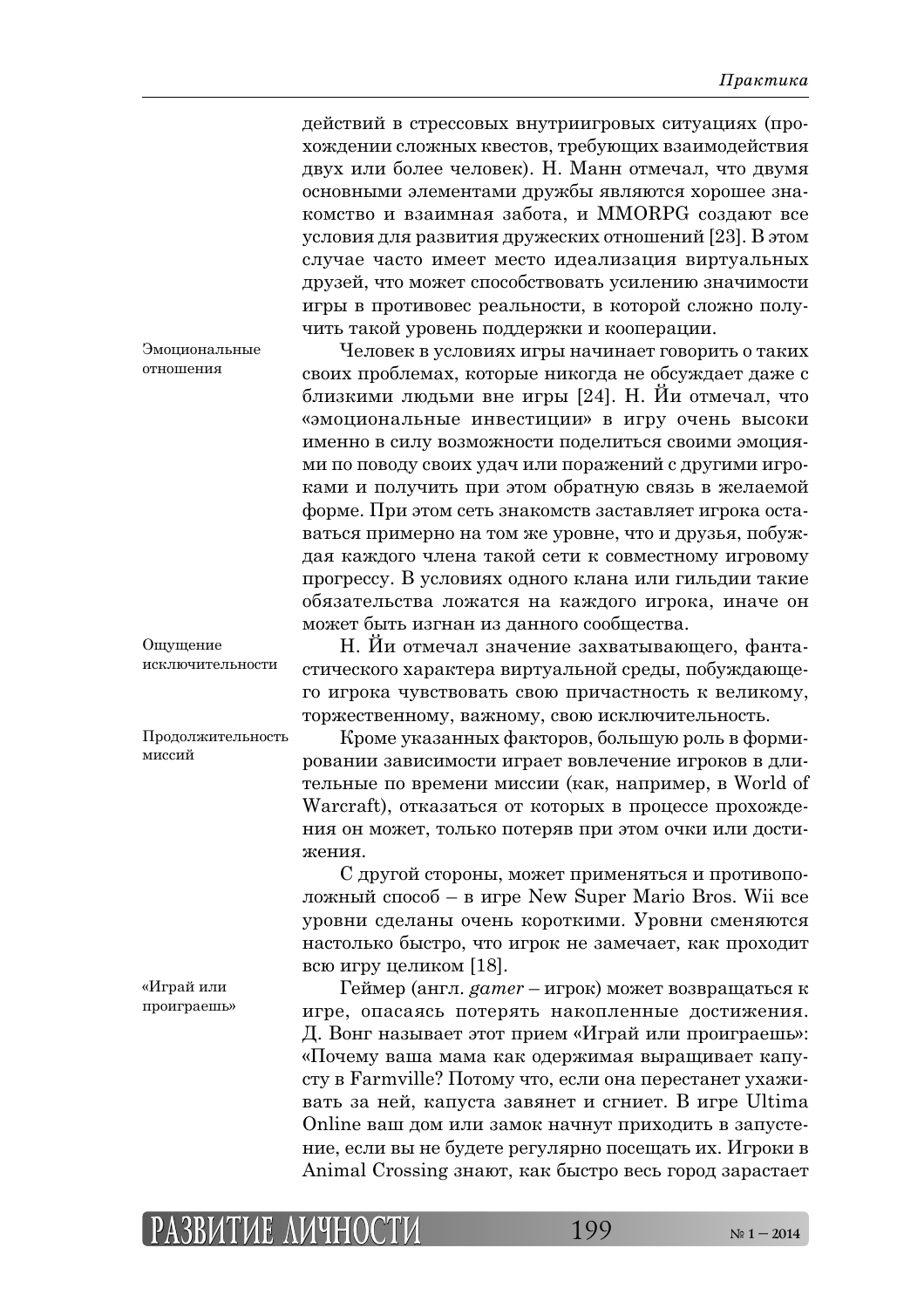сорняками, а в домах заводятся тараканы, если туда долго не заглядывать» [18]. К этому же фактору зависимости можно отнести различные рейтинги, побуждающие к игре, – рейтинг по уровню игроков, по расе, по различным игровым достижениям. Пропуск игрового события может означать снижение рейтинга игрока. Поскольку онлайн-игра предоставляет широкие возможности для реализации притязания на признание, снижение рейтинга многими игроками воспринимается довольно болезненно.

Описанные выше приемы, как отмечал Д. Вонг, нужны для того, чтобы заставить геймера продолжать играть уже после того, как он в совершенстве овладел всеми навыками игры и удовлетворил все возможные потребности. Игра превращается в достаточно однообразный процесс, самостоятельно прервать который бывает довольно сложно.

Создание новых персонажей (возможно, иной расы, класса)

Многие игроки после достижения персонажем (аватаром) определенного уровня (часто максимального), создают нового (иного) персонажа, как правило, другой расы или класса. Количество персонажей, которыми игрок может проходить систему ежедневных заданий, может быть довольно велико. В моих совместно со студентами (А. А. Авдеевым, Д. В. Донских, Р. И. Жартуном, И. О. Красновым, А.В. Смоленовой) исследованиях (общая выборка более тысячи человек) число активных аватаров у одного геймера нередко доходило до 15. В этом случае время нахождения в игре может превышать 12 часов.

### **3. Перспективы исследований**

Проблеме исследования зависимости от онлайн-игр в нашей стране уделяется недостаточно внимания, хотя актуальность данного явления неуклонно растет. В связи с распространением ролевых онлайн-игр, представляется перспективным проводить исследования, направленные на изучение:

• индивидуальных особенностей игроков в онлайнигры (RPG) в отличие от других форм интернетзависимого поведения (и условно-здоровых) – эмоциональных, когнитивных, поведенческих;

• идентификации с персонажем (персонажами) – пол, внешний вид, поведение;

• возрастных особенностей игрового взаимодействия в рамках MMORPG;

• связи индивидуальных особенностей с типом деятельности в игре (экономический, героический, воинственный, альтруистический и т.д.);

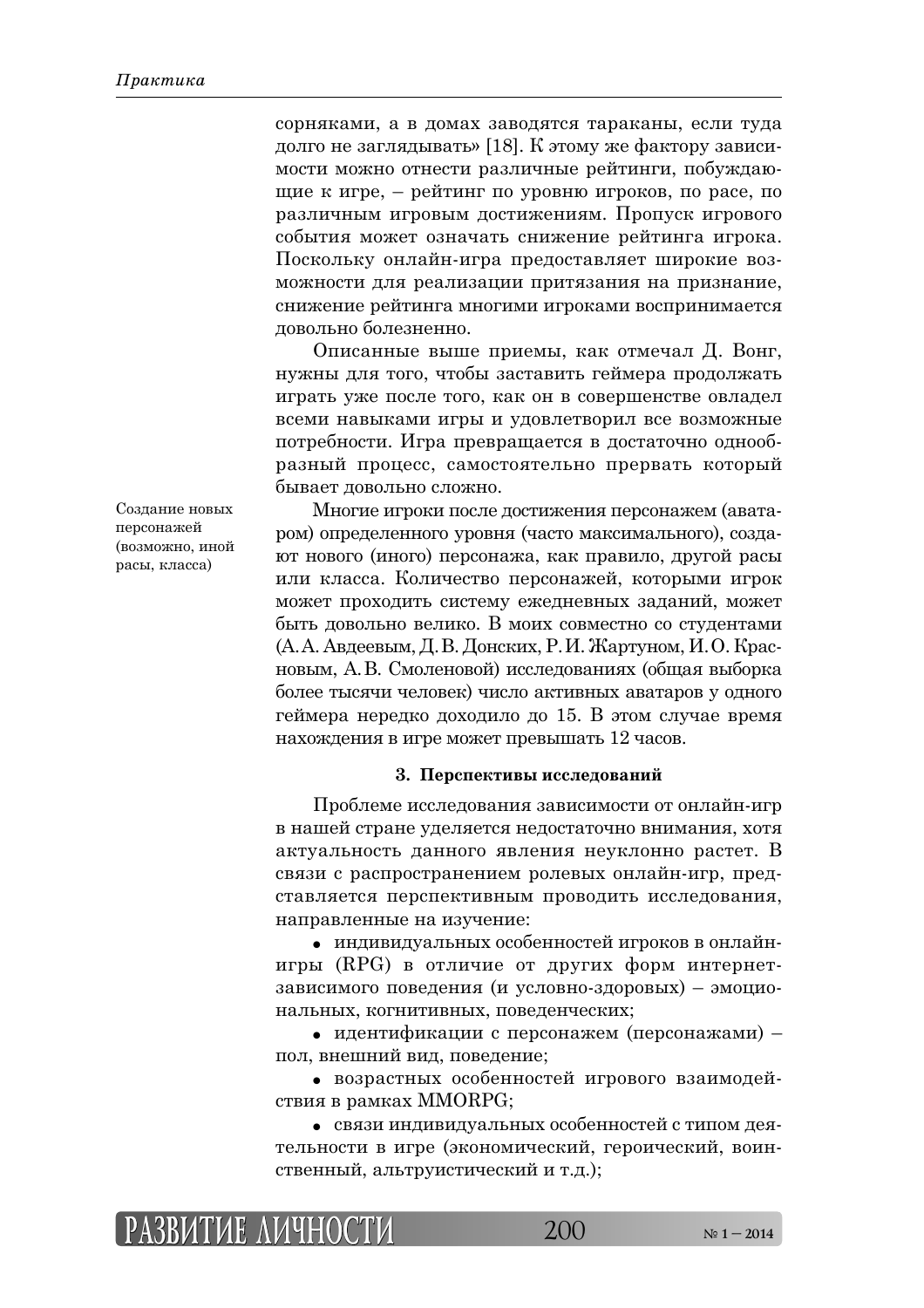• возможностей удовлетворения различных потребностей в условиях онлайн-игры;

• социально-психологических особенностей взаимодействия в игре – как на межличностном, так и на внутригрупповом и межгрупповом уровне (образование групп, лидерство, процессы принятия группового решения, стратегии взаимодействия и т.д.);

• связей особенностей межличностного взаимодействия в условиях игры и реальной жизни;

• психолингвистических аспектов общения – использование сленга, жаргона;

• психологических аспектов стигматизации в условиях игры, провокации межнациональной и межрелигиозной розни;

• проблем социализации и социально-психологической адаптации у игроков с выраженным интернетзависимым поведением и т.д.

1. *Мещеряков Б.М.* Аддиктивное поведение / Большой психологический словарь / Сост. и общ. ред. Б. Мещеряков, В. Зинченко. – СПб., 2003. С. 22-23.

2. Руководство по аддиктологии / Под ред. В. Д. Менделевича. – СПб., 2007.

3. *Young K. S*. Caught in the net: how to recognize the signs of Internet addiction – and a winning strategy for recovery. – John Wiley & Sons, inc., 1998.

4. *Гриффитс М.* Избыточное применение Интернета: онлайновое аддиктивное поведение // Тезисы дистантных зарубежных участников симпозиума «Интернет-зависимость: психологическая природа и динамика ȞȎȕȐȖȠȖȭ». – http://www.psy.msu.ru/science/conference/ internet/2009/theses.html

5. *Griffiths M.D.* A "components" model of addiction within a biopsychosocial framework // Journal of Substance Use,  $10. - P. 191 - 197.$ 

6. Лавинов С. Это надо лечить // Новые известия 12.11.2008. – URL: http://www.newizv.ru/world/2008-11- 12/101392-eto-nado-lechit.html

7. Internet addiction disorder. – URL: http://en.wikipedia.org/wiki/Internet\_addiction\_ disorder.

8. EscTeam Diagnosi e cura delle dipendenze da Internet. – URL: http://www.escteam.net/2013/07/news/1st-escinternational-congress-on-internet-addiction-disorders/

9. Войскунский А. Е. Феномен зависимости от Интернета / Гуманитарные исследования в Интернете. – М.: Можайск-Терра, 2000.